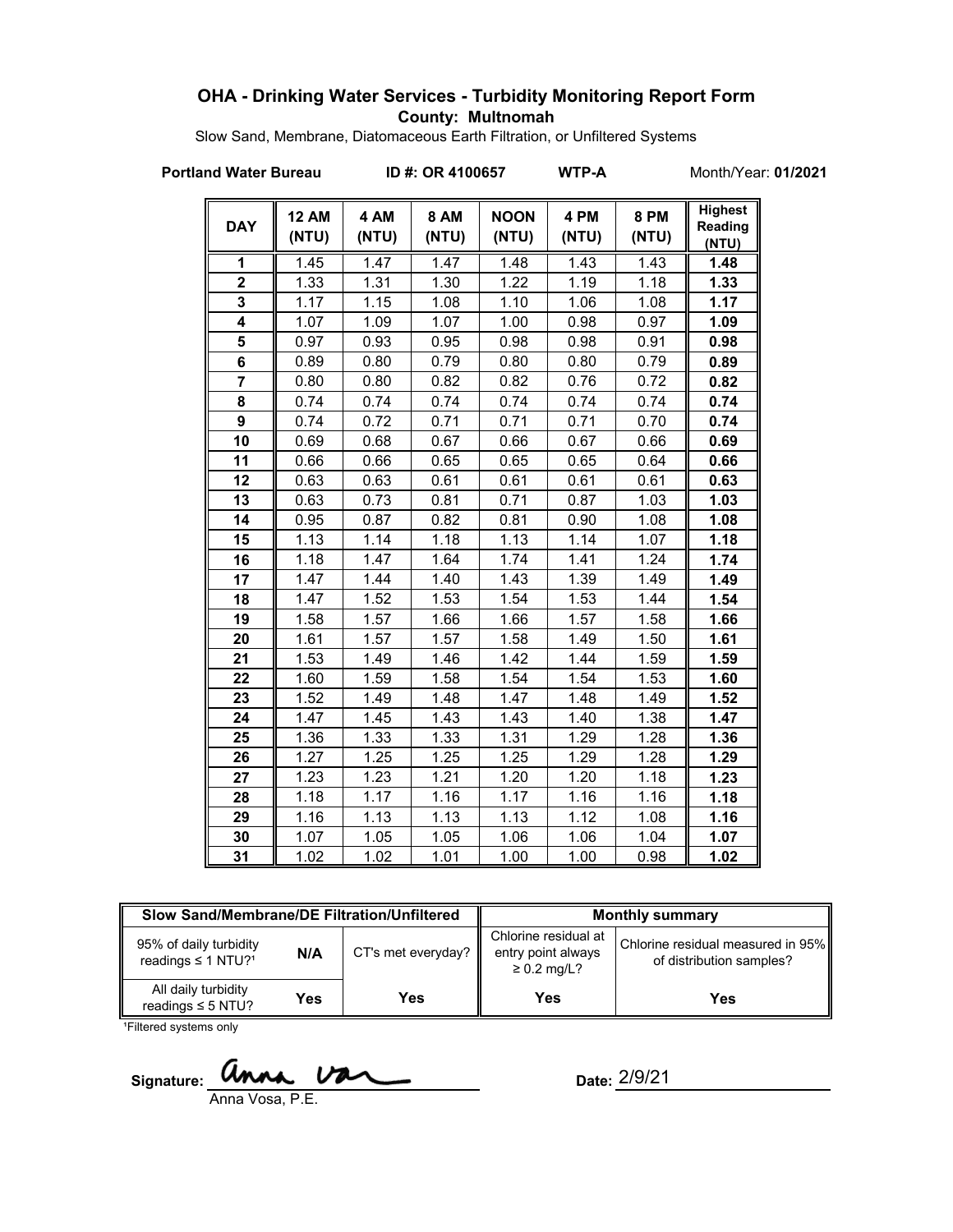## **OHA - Drinking Water Services**

### **Surface Water Quality Data Conduit 2**

**Portland Water Bureau ID#: OR 4100657 WTP-A Month/Year: 01/2021**

| Date /<br><b>Time</b> | Peak<br>Hourly<br><b>Flow</b> | <b>Minimum</b><br><b>Hourly</b><br><b>Average Free</b><br>Chlorine (C) | <b>Contact</b><br>Time (T) | <b>Actual</b><br><b>CT</b> | <b>Temp</b>      | pH   | Req'd<br><b>CT</b> | CT Met?                 | <b>Min. Hourly</b><br><b>Average Total</b><br><b>Chlorine at</b><br><b>First User</b> |
|-----------------------|-------------------------------|------------------------------------------------------------------------|----------------------------|----------------------------|------------------|------|--------------------|-------------------------|---------------------------------------------------------------------------------------|
|                       | <b>MGD</b>                    | ppm or mg/L                                                            | min.                       | $C \times T$               | $^{\circ}$ C     |      | <b>Tables</b>      | Y/N                     | ppm or mg/L                                                                           |
| 1/21                  | 28.16                         | 2.23                                                                   | 319.8                      | 712.0                      | $\overline{5.7}$ | 6.41 | 133.5              | Ÿ                       | 2.16                                                                                  |
| 09<br>$\overline{2}$  | 28.16                         | 2.25                                                                   | 320.1                      | 721.5                      | 5.6              | 6.42 | 134.6              | Y                       | 2.16                                                                                  |
| 3<br>/17              | 28.18                         | 2.25                                                                   | 320.2                      | 721.4                      | 5.7              | 6.43 | 134.4              | Ÿ                       | 2.16                                                                                  |
| 4<br>$^{\prime}$ 10   | 28.12                         | 2.23                                                                   | 320.3                      | 713.4                      | 5.7              | 6.43 | 132.6              | $\overline{\mathsf{Y}}$ | 2.12                                                                                  |
| $\overline{5}$<br>11  | 28.19                         | 2.22                                                                   | 319.7                      | 709.8                      | 5.7              | 6.45 | 134.0              | $\overline{\mathsf{Y}}$ | 2.15                                                                                  |
| 21<br>6               | 28.16                         | 2.19                                                                   | 319.9                      | 701.0                      | 5.8              | 6.45 | 132.9              | $\overline{Y}$          | 2.12                                                                                  |
| 06<br>7               | 28.17                         | 2.21                                                                   | 319.8                      | 706.1                      | 5.8              | 6.44 | 133.9              | Ÿ                       | 2.15                                                                                  |
| 8<br>06               | 28.14                         | 2.21                                                                   | 320.0                      | 706.4                      | 5.8              | 6.46 | 131.2              | $\overline{\mathsf{Y}}$ | 2.12                                                                                  |
| 09<br>9               | 27.54                         | 2.22                                                                   | 322.9                      | 718.4                      | 5.8              | 6.41 | 132.6              | Y                       | 2.15                                                                                  |
| /09<br>10             | 27.11                         | 2.23                                                                   | 331.5                      | 738.1                      | 5.8              | 6.42 | 132.3              | Ÿ                       | 2.12                                                                                  |
| $\overline{17}$<br>11 | 27.59                         | 2.17                                                                   | 326.6                      | 708.9                      | 5.8              | 6.43 | 131.2              | $\overline{\mathsf{Y}}$ | 2.08                                                                                  |
| 12<br>/07             | 27.59                         | 2.18                                                                   | 326.8                      | 712.9                      | 5.9              | 6.40 | 128.3              | $\overline{\mathsf{Y}}$ | 2.10                                                                                  |
| 13<br>/15             | 27.32                         | 2.16                                                                   | 331.2                      | 715.6                      | 6.2              | 6.43 | 129.9              | $\overline{Y}$          | 2.11                                                                                  |
| 14/06                 | 27.31                         | 2.19                                                                   | 330.9                      | 724.9                      | 6.1              | 6.41 | 131.0              | $\overline{\mathsf{Y}}$ | 2.14                                                                                  |
| 15/21                 | 27.29                         | 2.18                                                                   | 331.0                      | 721.8                      | 6.2              | 6.39 | 126.4              | Ÿ                       | 2.11                                                                                  |
| /12<br>16             | 27.31                         | 2.17                                                                   | 330.0                      | 715.9                      | 6.4              | 6.37 | 124.9              | Ÿ                       | 2.14                                                                                  |
| /20<br>17             | 27.30                         | 2.22                                                                   | 329.6                      | 730.9                      | 6.4              | 6.37 | 123.6              | $\overline{\mathsf{Y}}$ | 2.16                                                                                  |
| 18<br>08              | 27.34                         | 2.18                                                                   | 329.8                      | 720.3                      | 6.4              | 6.38 | 124.2              | $\overline{\mathsf{Y}}$ | 2.15                                                                                  |
| 19<br>14              | 27.69                         | 2.18                                                                   | 325.7                      | 709.1                      | 6.4              | 6.37 | 122.5              | $\overline{\mathsf{Y}}$ | 2.15                                                                                  |
| /19<br>20             | 26.69                         | 2.19                                                                   | 335.6                      | 734.9                      | 6.3              | 6.34 | 124.2              | Y                       | 2.17                                                                                  |
| 21<br>14              | 26.76                         | 2.14                                                                   | 337.1                      | 721.2                      | 6.4              | 6.35 | 124.6              | Υ                       | 2.13                                                                                  |
| 22<br>18              | 27.03                         | 2.13                                                                   | 333.8                      | 709.4                      | 6.4              | 6.34 | 123.0              | Υ                       | 2.10                                                                                  |
| 23<br>06              | 26.50                         | 2.17                                                                   | 335.6                      | 728.6                      | 6.2              | 6.34 | 126.0              | $\overline{\mathsf{Y}}$ | 2.13                                                                                  |
| 07<br>24              | 26.08                         | 2.19                                                                   | 344.5                      | 754.8                      | 6.2              | 6.36 | 127.2              | Υ                       | 2.13                                                                                  |
| 25<br>/ 18            | 37.08                         | 2.19                                                                   | 243.3                      | 532.7                      | 5.9              | 6.40 | 129.3              | Υ                       | 2.05                                                                                  |
| $\overline{26}$<br>19 | 42.27                         | 2.20                                                                   | 213.3                      | 469.0                      | 5.9              | 6.39 | 129.5              | Ÿ                       | 2.18                                                                                  |
| 27<br>06              | 41.94                         | 2.08                                                                   | 214.7                      | 446.5                      | 5.8              | 6.41 | 132.8              | Υ                       | 1.98                                                                                  |
| 28<br>/ 07            | 39.80                         | 2.12                                                                   | 286.2                      | 607.7                      | 5.8              | 6.40 | 127.2              | Υ                       | 2.07                                                                                  |
| 29<br>/10             | 39.78                         | 2.20                                                                   | 286.5                      | 629.0                      | 5.8              | 6.41 | 133.6              | Ÿ                       | 2.18                                                                                  |
| 30<br>/13             | 39.77                         | 2.18                                                                   | 286.3                      | 623.2                      | 5.8              | 6.44 | 132.9              | Ÿ                       | 2.13                                                                                  |
| 31<br>20              | 40.59                         | 2.16                                                                   | 280.6                      | 607.4                      | 5.8              | 6.50 | 132.9              | Ÿ                       | 1.71                                                                                  |

### **Notes for Conduit 2 (C2):**

January 1 to 27, 2021: Conduit 2 out of service from Headworks to Hudsons Intertie; Conduit 3 feeding Conduit 2 at Hudsons Intertie, Conduit 2 in service from Hudsons through Lusted and on to town.

January 27 to 31, 2021: Conduit 2 out of service from Headworks to Hudsons Intertie; Conduit 4 feeding Conduit 2 at Hudsons Intertie, Conduit 2 in service from Hudsons through Lusted and on to town.

Signature: **WMA VAL COLLECTE Date:** 

Anna Vosa, P.E., Water Quality Engineer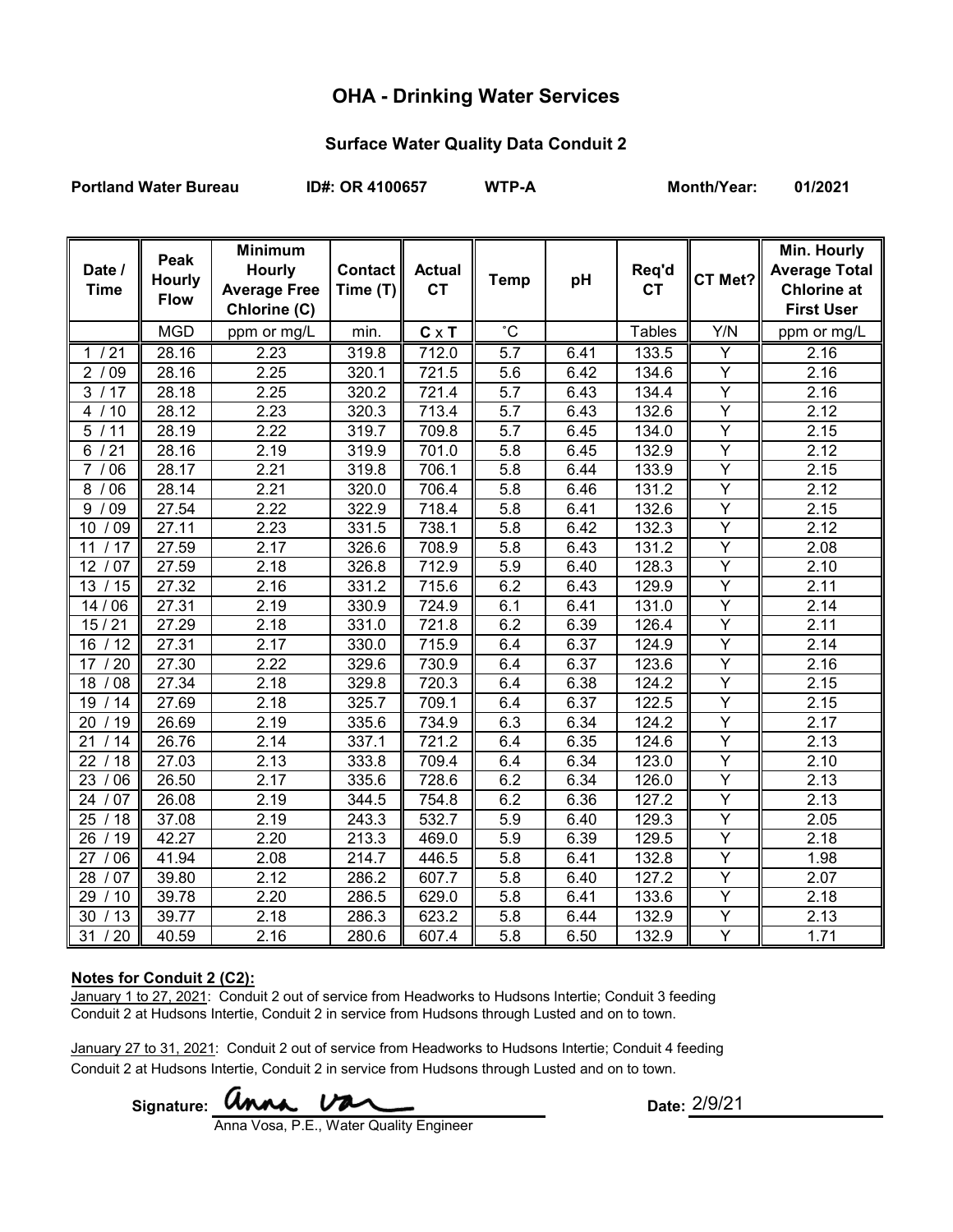# **OHA - Drinking Water Services**

### **Surface Water Quality Data Conduit 3**

**Portland Water Bureau ID#: OR 4100657 WTP-A Month/Year: 01/2021**

| Date /<br><b>Time</b> | Peak<br><b>Hourly</b><br><b>Flow</b> | <b>Minimum</b><br><b>Hourly</b><br><b>Average Free</b><br>Chlorine (C)       | <b>Contact</b><br>Time (T) | <b>Actual</b><br><b>CT</b> | <b>Temp</b>  | pH   | Req'd<br><b>CT</b> | CT Met?        | Min. Hourly<br><b>Average Total</b><br><b>Chlorine at</b><br><b>First User</b> |
|-----------------------|--------------------------------------|------------------------------------------------------------------------------|----------------------------|----------------------------|--------------|------|--------------------|----------------|--------------------------------------------------------------------------------|
|                       | <b>MGD</b>                           | ppm or mg/L                                                                  | min.                       | $C \times T$               | $^{\circ}$ C |      | <b>Tables</b>      | Y/N            | ppm or mg/L                                                                    |
| $\mathbf 1$           |                                      |                                                                              |                            |                            |              |      |                    |                |                                                                                |
| $\overline{2}$        |                                      |                                                                              |                            |                            |              |      |                    |                |                                                                                |
| 3                     |                                      |                                                                              |                            |                            |              |      |                    |                |                                                                                |
| $\overline{4}$        |                                      |                                                                              |                            |                            |              |      |                    |                |                                                                                |
| $\overline{5}$        |                                      |                                                                              |                            |                            |              |      |                    |                |                                                                                |
| $6\phantom{1}$        |                                      |                                                                              |                            |                            |              |      |                    |                |                                                                                |
| $\overline{7}$        |                                      |                                                                              |                            |                            |              |      |                    |                |                                                                                |
| $\overline{8}$        |                                      |                                                                              |                            |                            |              |      |                    |                |                                                                                |
| $\overline{9}$        |                                      |                                                                              |                            |                            |              |      |                    |                |                                                                                |
| 10                    |                                      |                                                                              |                            |                            |              |      |                    |                |                                                                                |
| 11                    |                                      |                                                                              |                            |                            |              |      |                    |                |                                                                                |
| 12                    |                                      | Conduit 3 Out of Service from Hudsons Intertie through Lusted and on to Town |                            |                            |              |      |                    |                |                                                                                |
| 13                    |                                      |                                                                              |                            |                            |              |      |                    |                |                                                                                |
| 14                    |                                      |                                                                              |                            |                            |              |      |                    |                |                                                                                |
| 15                    |                                      |                                                                              |                            |                            |              |      |                    |                |                                                                                |
| 16                    |                                      |                                                                              |                            |                            |              |      |                    |                |                                                                                |
| 17                    |                                      |                                                                              |                            |                            |              |      |                    |                |                                                                                |
| 18                    |                                      |                                                                              |                            |                            |              |      |                    |                |                                                                                |
| 19                    |                                      |                                                                              |                            |                            |              |      |                    |                |                                                                                |
| $\overline{20}$       |                                      |                                                                              |                            |                            |              |      |                    |                |                                                                                |
| $\overline{21}$       |                                      |                                                                              |                            |                            |              |      |                    |                |                                                                                |
| 22                    |                                      |                                                                              |                            |                            |              |      |                    |                |                                                                                |
| $\overline{23}$       |                                      |                                                                              |                            |                            |              |      |                    |                |                                                                                |
| 24                    |                                      |                                                                              |                            |                            |              |      |                    |                |                                                                                |
| 25                    |                                      |                                                                              |                            |                            |              |      |                    |                |                                                                                |
| $\overline{26}$       |                                      |                                                                              |                            |                            |              |      |                    |                |                                                                                |
| /15<br>27             | 42.76                                | 1.07                                                                         | 230.7                      | 247.0                      | 5.8          | 6.00 | 101.6              | Y              | 0.75                                                                           |
| /06<br>28             | 42.74                                | 2.16                                                                         | 230.7                      | 497.6                      | 5.8          | 6.00 | 112.6              | $\overline{Y}$ | 2.09                                                                           |
| /23<br>29             | 37.47                                | 2.23                                                                         | 263.2                      | 586.5                      | 5.7          | 6.57 | 136.6              | $\overline{Y}$ | 2.20                                                                           |
| /11<br>30             | 37.51                                | 2.19                                                                         | 263.1                      | 576.6                      | 5.7          | 6.65 | 144.7              | Y              | 2.19                                                                           |
| 31<br>/21             | 38.35                                | 2.18                                                                         | 257.7                      | 560.8                      | 5.8          | 6.53 | 137.8              | Y              | 1.85                                                                           |

### **Notes for Conduit 3 (C3):**

January 1 to 27, 2021: Conduit 3 out of service from Hudsons Intertie through Lusted and on to town; Conduit 3 feeding Conduit 2 at Hudsons Intertie.

January 27 to 31, 2021: Conduit 3 in service from Headworks through Lusted and on to town.

Signature: **UNAL UNAL** COME **Date:** 

Anna Vosa, P.E., Water Quality Engineer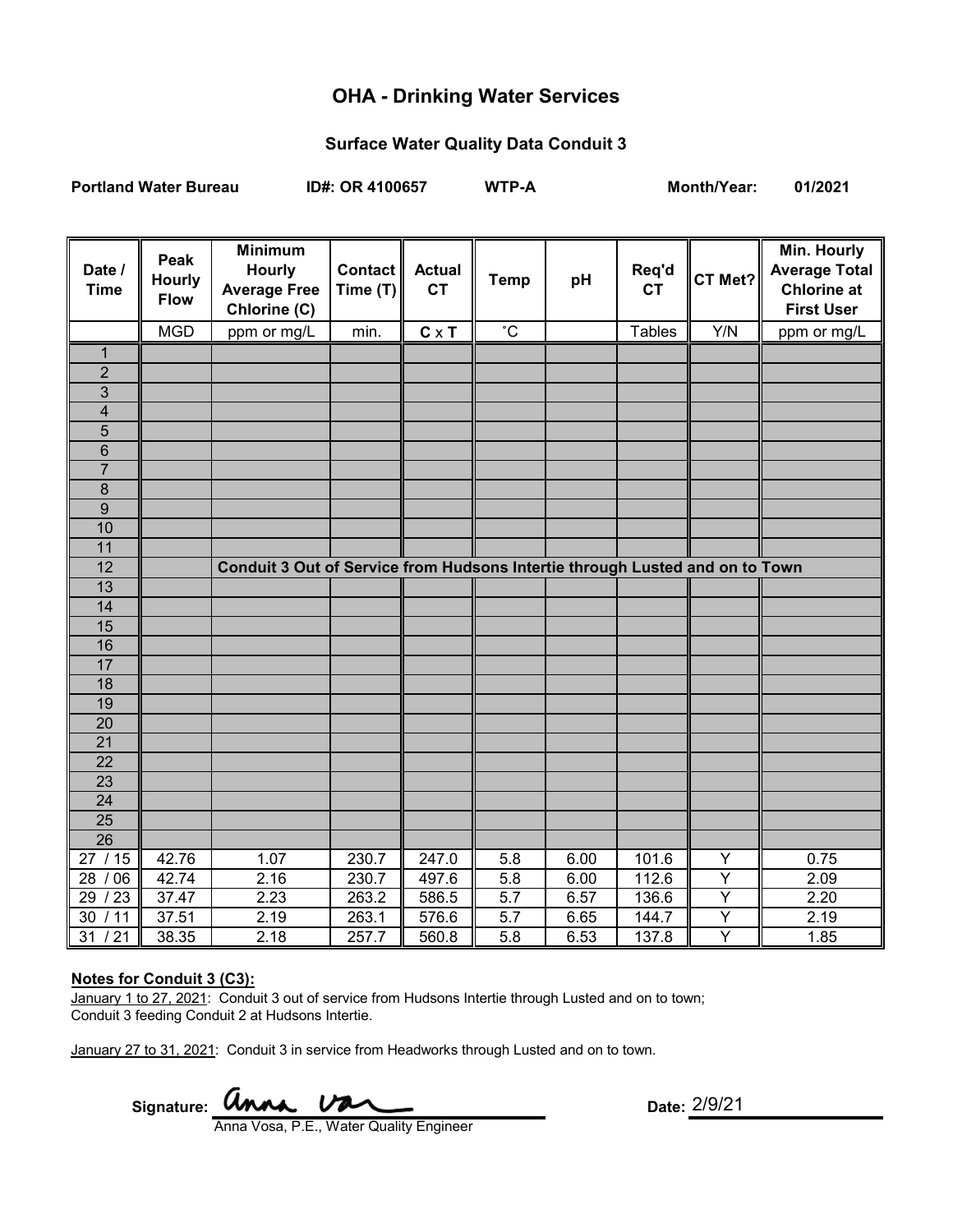# **OHA - Drinking Water Services**

### **Surface Water Quality Data Conduit 4**

**Portland Water Bureau ID#: OR 4100657 WTP-A Month/Year: 01/2021**

| Date /<br><b>Time</b> | Peak<br><b>Hourly</b><br><b>Flow</b> | <b>Minimum</b><br><b>Hourly</b><br><b>Average Free</b><br>Chlorine (C)       | <b>Contact</b><br>Time (T) | <b>Actual</b><br><b>CT</b> | <b>Temp</b>      | pH   | Req'd<br><b>CT</b> | CT Met?                 | Min. Hourly<br><b>Average Total</b><br><b>Chlorine at</b><br><b>First User</b> |
|-----------------------|--------------------------------------|------------------------------------------------------------------------------|----------------------------|----------------------------|------------------|------|--------------------|-------------------------|--------------------------------------------------------------------------------|
|                       | <b>MGD</b>                           | ppm or mg/L                                                                  | min.                       | $C \times T$               | °C               |      | <b>Tables</b>      | Y/N                     | ppm or mg/L                                                                    |
| 1/16                  | 48.87                                | 2.20                                                                         | 260.1                      | 572.1                      | $\overline{5.7}$ | 6.43 | 132.0              | Y                       | 2.15                                                                           |
| 2/16                  | 48.90                                | 2.22                                                                         | 260.1                      | 577.1                      | 5.6              | 6.45 | 134.0              | Ÿ                       | 2.17                                                                           |
| 3/17                  | 48.96                                | 2.24                                                                         | 260.0                      | 582.0                      | 5.7              | 6.46 | 133.3              | Y                       | 2.19                                                                           |
| 4/<br>03              | 48.88                                | 2.21                                                                         | 260.2                      | 576.3                      | 5.7              | 6.47 | 132.2              | Y                       | 2.15                                                                           |
| 5/11                  | 48.96                                | 2.23                                                                         | 259.8                      | 578.3                      | 5.7              | 6.48 | 133.7              | Y                       | 2.18                                                                           |
| 6<br>05               | 48.94                                | 2.18                                                                         | 260.0                      | 568.2                      | 5.8              | 6.49 | 131.8              | $\overline{Y}$          | 2.15                                                                           |
| $\overline{7}$<br>15  | 48.93                                | 2.23                                                                         | 260.0                      | 580.1                      | 5.8              | 6.48 | 132.3              | $\overline{Y}$          | 2.18                                                                           |
| $\overline{03}$<br>8  | 48.92                                | 2.23                                                                         | 260.1                      | 580.7                      | 5.8              | 6.50 | 131.8              | $\overline{\mathsf{Y}}$ | 2.19                                                                           |
| $00\,$<br>9           | 48.59                                | 2.21                                                                         | 261.6                      | 577.9                      | 5.8              | 6.43 | 133.7              | Ÿ                       | 2.14                                                                           |
| /03<br>10             | 47.01                                | 2.22                                                                         | 270.1                      | 598.5                      | 5.8              | 6.46 | 131.9              | $\overline{Y}$          | 2.15                                                                           |
| /19<br>11             | 56.69                                | 2.20                                                                         | 223.9                      | 491.7                      | 5.8              | 6.47 | 132.1              | Ÿ                       | 2.15                                                                           |
| /05<br>12             | 56.74                                | 2.24                                                                         | 223.9                      | 500.5                      | 5.9              | 6.44 | 134.5              | Ÿ                       | 2.19                                                                           |
| /08<br>13             | 56.18                                | 2.20                                                                         | 226.7                      | 498.2                      | 6.1              | 6.43 | 130.1              | Y                       | 2.17                                                                           |
| 14/01                 | 49.82                                | 2.19                                                                         | 256.0                      | 560.4                      | 6.1              | 6.46 | 131.3              | $\overline{Y}$          | 2.15                                                                           |
| 15/08                 | 49.76                                | 2.18                                                                         | 256.1                      | 559.0                      | 6.2              | 6.44 | 130.0              | $\overline{\mathsf{Y}}$ | 2.14                                                                           |
| /10<br>16             | 48.05                                | 2.15                                                                         | 264.6                      | 569.5                      | 6.4              | 6.42 | 127.3              | $\overline{\mathsf{Y}}$ | 2.09                                                                           |
| /22<br>17             | 52.49                                | 2.24                                                                         | 242.0                      | 541.1                      | 6.4              | 6.42 | 129.1              | $\overline{Y}$          | 2.17                                                                           |
| 18<br>/19             | 52.62                                | 2.21                                                                         | 241.6                      | 533.2                      | 6.4              | 6.40 | 128.6              | $\overline{Y}$          | 2.18                                                                           |
| /13<br>19             | 53.32                                | 2.20                                                                         | 238.4                      | 525.2                      | 6.4              | 6.41 | 127.7              | $\overline{\mathsf{Y}}$ | 2.16                                                                           |
| /00<br>20             | 51.69                                | 2.18                                                                         | 246.0                      | 536.0                      | 6.4              | 6.36 | 124.5              | $\overline{Y}$          | 2.16                                                                           |
| 21<br>/17             | 51.33                                | 2.16                                                                         | 247.5                      | 533.8                      | 6.4              | 6.38 | 122.3              | $\overline{Y}$          | 2.14                                                                           |
| 22<br>/17             | 51.87                                | 2.16                                                                         | 245.0                      | 528.7                      | 6.4              | 6.38 | 125.9              | Ÿ                       | 2.14                                                                           |
| 23<br>01              | 51.85                                | 2.19                                                                         | 245.2                      | 535.8                      | 6.3              | 6.38 | 125.9              | $\overline{\mathsf{Y}}$ | 2.14                                                                           |
| 23<br>24              | 46.60                                | 2.19                                                                         | 272.2                      | 595.5                      | 6.0              | 6.42 | 131.6              | Y                       | 2.14                                                                           |
| 25<br>03              | 49.97                                | 2.22                                                                         | 254.6                      | 566.3                      | 6.0              | 6.44 | 131.8              | Y                       | 2.15                                                                           |
| 26<br>/19             | 39.99                                | 2.15                                                                         | 318.8                      | 684.5                      | 5.9              | 6.42 | 131.8              | Y                       | 2.11                                                                           |
| 27 / 01               | 41.94                                | 2.14                                                                         | 320.6                      | 687.0                      | 5.8              | 6.42 | 131.0              | Y                       | 2.12                                                                           |
|                       |                                      |                                                                              |                            |                            |                  |      |                    |                         |                                                                                |
|                       |                                      | Conduit 4 Out of Service from Hudsons Intertie through Lusted and on to Town |                            |                            |                  |      |                    |                         |                                                                                |
|                       |                                      |                                                                              |                            |                            |                  |      |                    |                         |                                                                                |
|                       |                                      |                                                                              |                            |                            |                  |      |                    |                         |                                                                                |

#### **Notes for Conduit 4 (C4):**

January 1 to 27, 2021: Conduit 4 in service from Headworks through Lusted and on to town.

January 27 to 31, 2021: Conduit 4 out of service from Hudsons Intertie through Lusted and on to town; Conduit 4 feeding Conduit 2 at Hudsons Intertie.

Signature: **WINA VAL CALC CONTRACT CONTRACT Date:** 

Anna Vosa, P.E., Water Quality Engineer